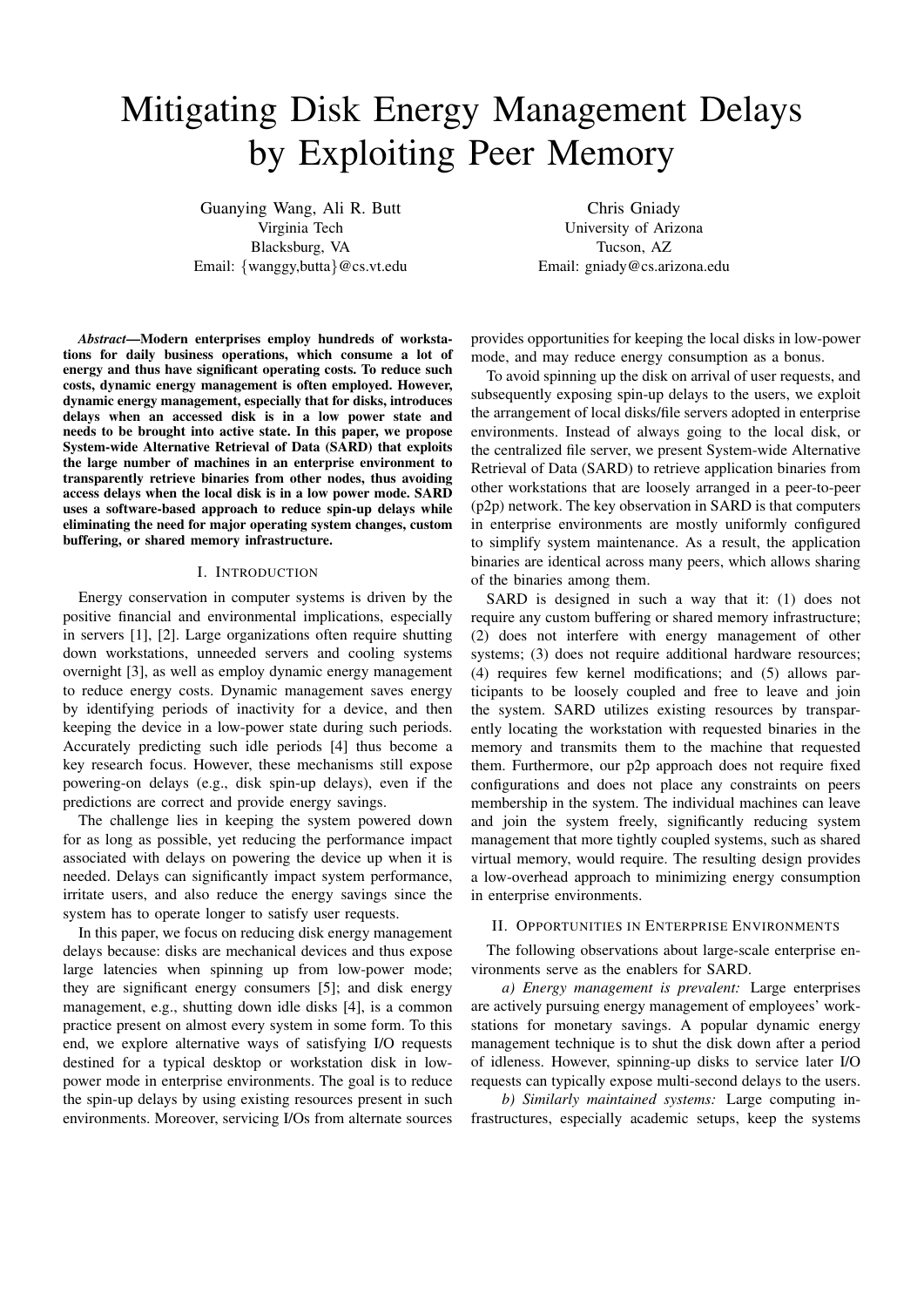

Fig. 1. Concurrent redundant apps. Fig. 2. SARD Architecture.

mostly uniform to simplify management: they run the same OS and set of applications, usually on similar hardware.

*c) User data on central file servers:* Persistence is crucial for user data, therefore it is periodically backed up. To simplify the backup process and to provide users transparent access to data from any workstation, many setups provide central storage for user data, which is more reliable and cost effective than backing up individual systems. The local disks are typically utilized to boot OS and supporting temporary scratch space.

*d) Similar system usage:* To investigate how often different machines in an enterprise use the same binary, we conducted a study using 20 of our departmental machines used by students for typical desktop use. For a period of 13 days, we recorded the applications that are running on each machine every 5 seconds. Next, we determined how often different machines run the same applications.

Figure 1 shows the cumulative distribution of the number of times when different machines are running the same applications. For the studied environment, 57% of the time two or more machines were running an application concurrently, and 12% of the time more than 10 copies of an application were running concurrently on different machines. Assuming a similar application usage distribution, and extrapolating these results<sup>1</sup> show that in a medium-scale setup with  $107$  machines more than 99% of the time an application will be running on at least two machines and thus can be serviced remotely. Consequently, such environments can benefit from SARD.

#### III. DESIGN

In SARD, all machines join a p2p overlay network, which enables them to interact with each other in a decentralized fashion using the DHT [6] paradigm. Participants run our software that advertises their in-memory applications to others via the overlay. Advertisements enable participants to learn what applications (or parts thereof) are available in memory of peers. When an application is executed on a node, it can use the remote availability information and decide whether to retrieve the application from the local disk or remote memory. Servicing requests from remote memory helps avoid spin-up delays of powered down disks, and can improve energy savings by keeping disks in low-power mode longer.

<sup>1</sup>Analysis shows that for a setup of  $n (n >> 19)$  nodes, the probability that two copies of an application are running at the same time is  $1 - \prod_{i=1}^{n} \left[ (1 + (n-1)p_i)(1-p_i)^{n-1} \right]$ , where  $p_i$  is the probability that an application  $i$  ( $0 < i \leq n$ ) is running on a node at a given time. A detailed derivation is out of scope of this paper.



Fig. 3. Local vs. remote retrieval heuristics in SARD.

Figure 2 shows the architecture of SARD. The only kernel modification is to intercept and reroute disk I/O requests to the SARD module. After intercepting an I/O call (in the read\_pages() function of standard Linux kernel) (Step 1 and 2), SARD checks the hash table to determine alternative sources for serving it. If a remote source is found, a UDP message requesting the image is sent to that node (Step 3). The corresponding SARD UDP server on the remote node receives and serves the request. Once a reply containing the requested image is received back at the requester (Step 4), the image is returned to the kernel (Step 5) just as if the request was serviced from the local disk (e.g., Step 3a and 4a). The request is finally returned to the user (Step 6). A loaded application is then advertised to other nodes (7, 8, 9).

Several factors affect the decision of whether to retrieve an application from the local disk or from remote memory. We use the intuitive set of heuristics shown in Figure 3, to drive SARD. The goal is to use the local disk as much as possible, but to avoid spinning it up if it has already been spun-down.

### IV. EVALUATION

We use Dell PCs, with an Intel 2.4 GHz dual core processor, 4 GB RAM, and a high-end Seagate 250 GB hard disk, connected using 1 Gbps Ethernet for our evaluation.

#### *A. Implementation Results*

SARD is implemented using about 2300 lines of C code. Additional 1200 lines of Java code are used to implement the p2p advertising daemon using FreePastry [6].

*1) Remote Binary Serving:* Modern operating systems load portions of applications from disk on-demand. We model this behavior in the controlled experimental setting by using PostMark to perform random I/O, in essence emulating ondemand random page loads of varying lengths. For each case, we measured the time it would take to service the request locally from disk or from remote memory. Figure 4 shows the ratio of the time used for servicing a request locally compared to that served remotely. Note that for these measurements the disks were spinning and in ready state. We observe that for smaller files, the disk performance is poor compared to remote retrieval – servicing from disk takes order of magnitude longer compared to over the network. The comparative benefit from remote retrieval is somewhat reduced for larger file sizes because the time to retrieve data from the disk improves significantly with increasing file sizes, i.e. for large sequential accesses.

*2) Impact of SARD on Remote Machines:* Next, we study the impact of SARD on remote node performance. First, we determined how a node's overall performance is impacted when servicing varying rates of page requests. For this purpose, we designed a benchmark that generates a controlled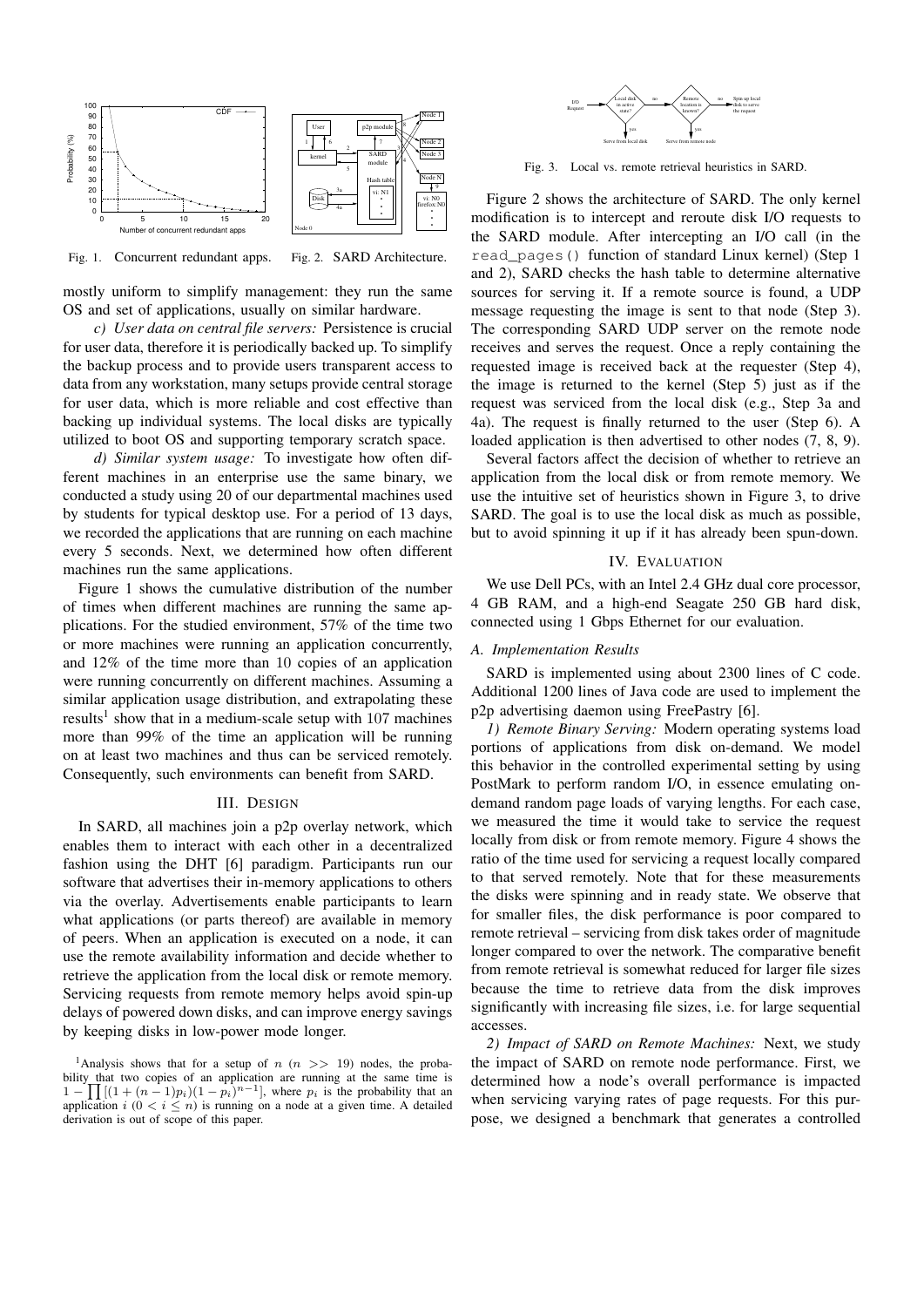

Fig. 4. The ratio of local access time compared to serving the binaries remotely.

Fig. 5. Impact of servicing remote memory requests.

TABLE I REQUESTS-PER-SECOND FOR VARIOUS APPLICATIONS, AND THEIR IMPACT ON REMOTE NODE PERFORMANCE.

| Application       | Requests per | Impact on   |
|-------------------|--------------|-------------|
| Name              | Second       | Remote Node |
| cscope            | 112          | $0\%$       |
| make              | 6.25         | $0\%$       |
| PostMark (8 KB)   | 530          | 0.90%       |
| PostMark (32 KB)  | 1073         | 1.63%       |
| PostMark (128 KB) | 2064         | 2.14%       |
| PostMark (512 KB) | 2541         | 2.94%       |

number of remote page requests at one of the test machines. On the other test machine, we compiled the Linux kernel and observed the compilation time for each case as we increased the number of requests generated per second from 1 to the extreme case of 65536. Figure 5 shows the results. The horizontal line shows the average time it takes to compile the kernel on a standard setup without any remote load. We observe that up to 256 requests per second are serviced without any observable performance degradation, and only 5.59% degradation is observed when as much as 16384 requests are serviced per second.

Second, using the above information, we determined how several test applications will affect remote nodes. For this experiment, we use: a *cscope* [7] query on Linux 2.6.22.9 source code, *make* to compile the same kernel, and PostMark with different file sizes. We observed the average rate of remote page requests issued by these applications. Table I shows the request rates. We then used the load impact numbers of Figure 5 to estimate the impact of the studied applications on a remote node serving the requests. In particular, observe that both *cscope* and make incur negligible overhead, and PostMark (8KB) that models on-demand application loading incurs less than 1% overhead.

## *B. Simulation Results for SARD's Energy Impact*

Next, we present a simulation and implementation study that shows SARD's potential for energy savings.

*1) Methodology:* Detailed traces of user-interactive sessions for each application were obtained by a strace-based tracing tool [8] over a number of days. We used a Western Digital Caviar WD2500JD in our simulation with a spin-up time of about 9 seconds from a sleep state [9]. Table II shows six desktop applications that are popular in the enterprise environments and used in this study. The table also shows trace length and the details of I/O activity. Read and write

TABLE II THE NUMBER AND DURATION OF TRACES COLLECTED FOR THE STUDIED APPLICATIONS.

|                | Trace         |       | Number of | Referenced [MB] |        |  |  |
|----------------|---------------|-------|-----------|-----------------|--------|--|--|
| Appl.          | Length $[hr]$ | Reads | Writes    | Reads           | Writes |  |  |
| mozilla        | 45.97         | 13005 | 2483      | 66.4            | 19.4   |  |  |
| mplayer        | 3.03          | 7980  |           | 32.3            |        |  |  |
| <i>impress</i> | 66.76         | 13907 | 1453      | 92.5            | 40.1   |  |  |
| writer         | 54.19         | 7019  | 137       | 43.8            | 1.2.   |  |  |
| calc           | 53.93         | 5907  | 93        | 36.2            | 0.4    |  |  |
| xemacs         | 92.04         | 23404 | 1062      | 162.8           | 9.4    |  |  |

requests satisfied in the buffer cache are not counted, since they do not cause disk activity.

*2) Energy Consumption:* Serving the I/O from remote machines increases the length of idle periods by eliminating spin-ups required to serve the I/O requests from the local disk. Table III illustrates the impact of serving I/O requests on the length of idle periods. It shows the number and average length of idle periods for varying fractions of requests served by the remote machines. The case of 100% of requests served locally illustrates the standalone workstation that serves all requests from the local disk. By serving more and more requests from other workstations the number of idle times is reduced since the idle periods are concatenated resulting in fewer and longer periods. In the case of 1% of requests served locally, the average number of idle periods is reduced by 73.2% and the average length is extended by 205.5%. Based on our study of Section II, 1% of requests served locally is a reasonable number for a medium-scale setup (e.g. with more than 107 workstations), since many will have standard applications loaded in memory. In addition, we show results for serving 2%, 5%, 10%, and 15% which may be encountered for a small number of workstations in the network.

Reduction in number of periods and lengthening the duration of the idle periods has twofold impact on energy efficiency. First, fewer number of periods indicates that there are fewer spin-ups required to serve the I/O requests resulting in lower energy spent on powering up the devices and shutting them down. Second, longer idle periods will allow the disk to remain in a power saving state also reducing energy consumption. These can be seen in Figure 6, which shows distribution of the local disk energy consumption among three categories: Busy – due to serving the I/O requests, Idle – due to waiting for more requests to arrive during timeout interval, and Power-Cycle – due to shutting down and spinning up the disk. We show numbers normalized to the case when a standard energy saving mechanism is used in a stand-alone system, i.e., with 100% requests served locally. All of the states are impacted by SARD. We first observe that energy spent serving I/O requests is not significant since most of the applications are interactive with long user think times or they are accessing user files that are mounted on a remote file server. The two largest components are power-cycle and idle energy. The average fraction of energy spent on spinning up and shutting down the disks in the case of local disk only is 69.3%. The energy is reduced as we serve more and more from remote machines and reaches the average fraction of